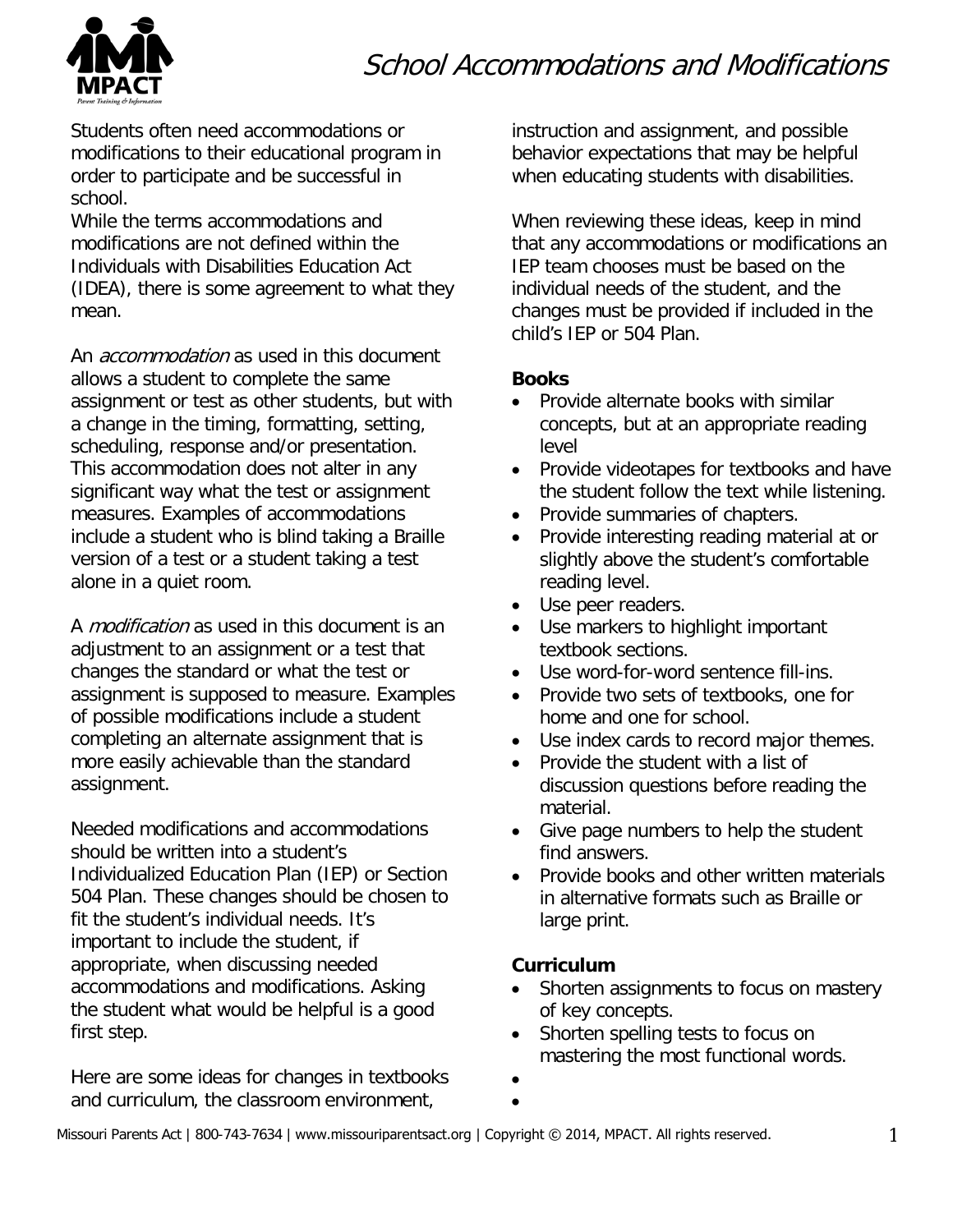



#### Curriculum Continued:

- Substitute alternatives for written assignments (clay models, posters, panoramas, collections, ect.)
- Specify and list exactly what the student will need to learn to pass. Review this frequently.
- Modify expectations based on student needs (e.g., "When you have read this chapter, you should be able to list three reasons for the Civil War.")
- Give alternatives to long written reports (e.g., write several short reports, preview new audiovisual materials and write a short review, give an oral report on an assigned topic).

### **Classroom Environment**

- Develop individualized rules for the student.
- Evaluate the classroom structure against the student's needs (flexible structure, firm limits, ect.).
- Keep workspaces clear of unrelated materials.
- Keep the classroom quiet during intense learning times.
- Reduce visual distractions in the classroom (mobiles, ect.).
- Provide a computer for written work.
- Seat the student close to the teacher or a positive role model.
- Use a study carrel. (Provide extras so that the student is not singled out.)
- Seat the student away from windows or doorways**.**
- Provide an unobstructed view of the chalkboard, teacher, movie screen, ect.
- Keep extra supplies of classroom materials (pencils, books) on hand.
- Use alternatives to crossword puzzles or word finds.
- Maintain adequate space between desks.

### **Directions**

- Use both oral and printed directions.
- Give directions in small steps and in as few words as possible.
- Number and sequence the steps in a task.
- Have a student repeat the directions for a task.
- Provide visual aids.
- Show a model of the end product of directions (e.g., a completed math problem or finished quiz).
- Stand near the student when giving directions or presenting a lesson.

### **Time/Transition**

- Alert student several minutes before a transition from one activity to another is planned; give several reminders.
- Provide additional time to complete a task.
- Allow extra time to turn in homework without penalty.
- Provide assistance when moving about the building.

### **Handwriting**

- Use worksheets that require minimal writing.
- Use fill-in questions with space for brief responses rather than a short essay.
- Provide a 'designated note taker' or photocopy of other student or teacher notes. (Do not leave this up to the student to work out.)
- Provide a print outline with videotapes and movies.
- Provide a print copy of any assignment or directions written on the blackboard or overhead.
- Omit assignments that require copying, or let the student use a tape recorder to dictate answers.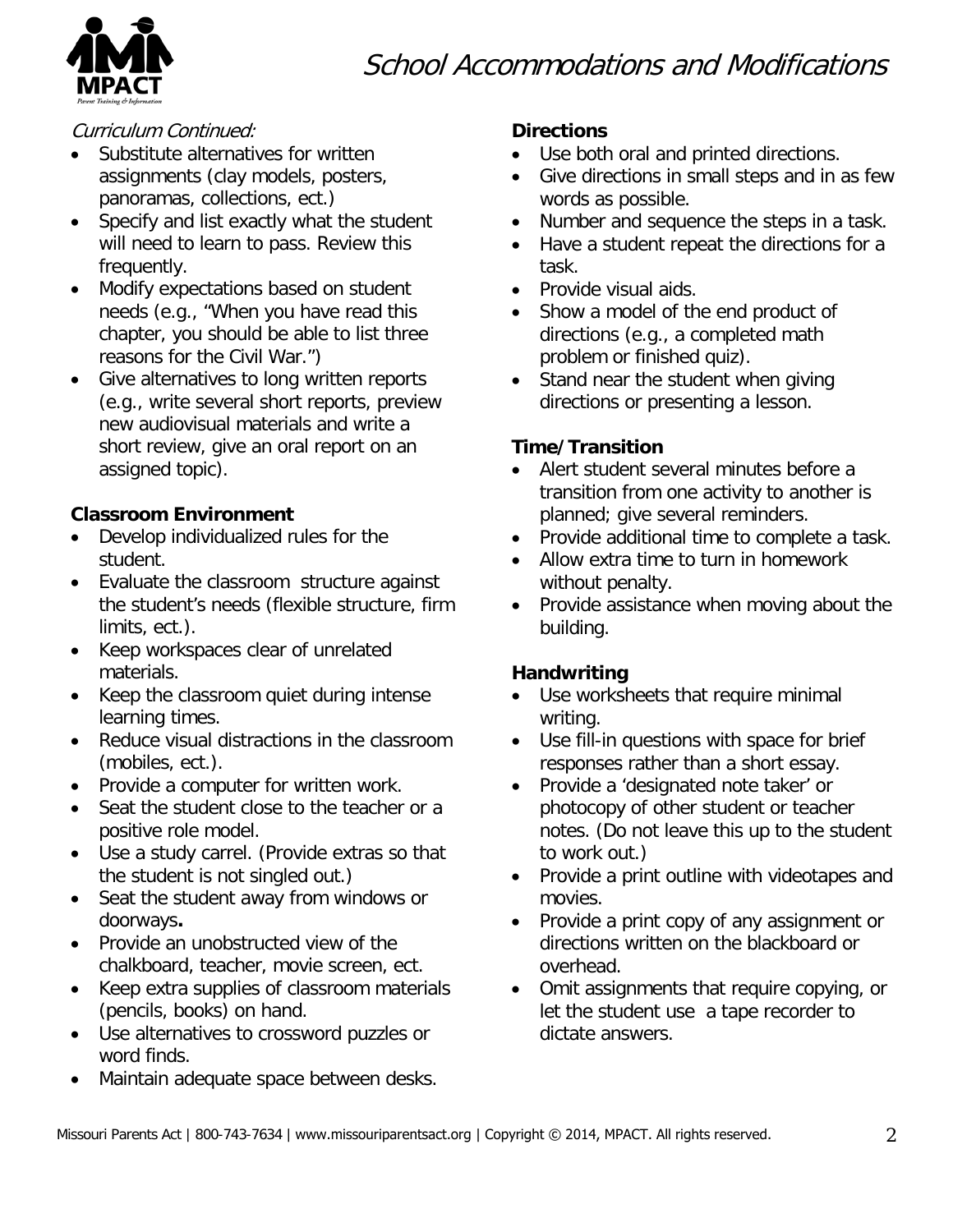# School Accommodations and Modifications



### **Grading**

- Provide a partial grade based on individual progress or effort.
- Use daily or frequent grading averaged into a grade for the quarter.
- Weight daily work higher than tests for a student who performs poorly on tests.
- Mark the correct answers rather than the incorrect ones.
- Permit a student to rework missed problems for a better grade.
- Average grades out when assignments are reworked, or grade on corrected work.
- Use a pass-fail or an alternative grading system when the student is assessed on his or her own growth.
- Avoid using red pens/markers.

### **Tests**

- Go over directions orally.
- Teach the student how to take tests (e.g. how to review, to plan time for each section).
- Provide a vocabulary list with definitions.
- Permit as much time as needed to finish tests.
- Allow tests to be taken in a room with few distractions (e.g., the library).
- Have test materials read to student, and allow oral responses.
- Divide tests into small sections of similar questions or problems.
- Use recognition tests (true-false, multiple choice, or matching) instead of essays.

# **Tests** (continued)

- Allow the student to complete an independent project as an alternative to a test.
- Give progress reports instead of grades.
- Grade spelling separately from content.
- Provide typed test materials, not tests written in cursive
- Allow take-home or open-book tests.
- Provide possible answers for fill-in-theblank sections.
- Provide the first letter of the missing word.

# **Math**

- Allow the student to use a calculator without penalty.
- Group similar problems together (e.g., all addition in one section).
- Provide fewer problems on a worksheet (e.g., 4 to 6 problems on a page, rather than 20 or 30).
- Require fewer problems to attain passing grades.
- Use enlarged graph paper to write problems to help the student keep numbers in one column.
- Provide a table of math facts for reference.
- Tape a number line to the student's desk.
- Read and explain story problems, or break problems into smaller steps.
- Use pictures or graphics.

# **Other**

- Use Post-It notes to mark assignments in textbooks.
- Check progress and provide feedback often in the first few minutes of each assignment.
- Place a ruler under sentences being read for better tracking.
- Introduce an overview of long-term assignments so the student knows what is expected and when it is due.
- Break long-term assignments into small, sequential steps, with daily monitoring and frequent grading.
- Have the student practice presenting in a small group before presenting to the class.
- Hand out worksheets one at a time.
- Sequence work, with the easiest part first.
- Use blackline copies, not dittos.
- Provide study guides and study questions that directly relate to tests.

Missouri Parents Act | 800-743-7634 | www.missouriparentsact.org | Copyright © 2014, MPACT. [All rights reserved.](http://www.ptimpact.org/) 3